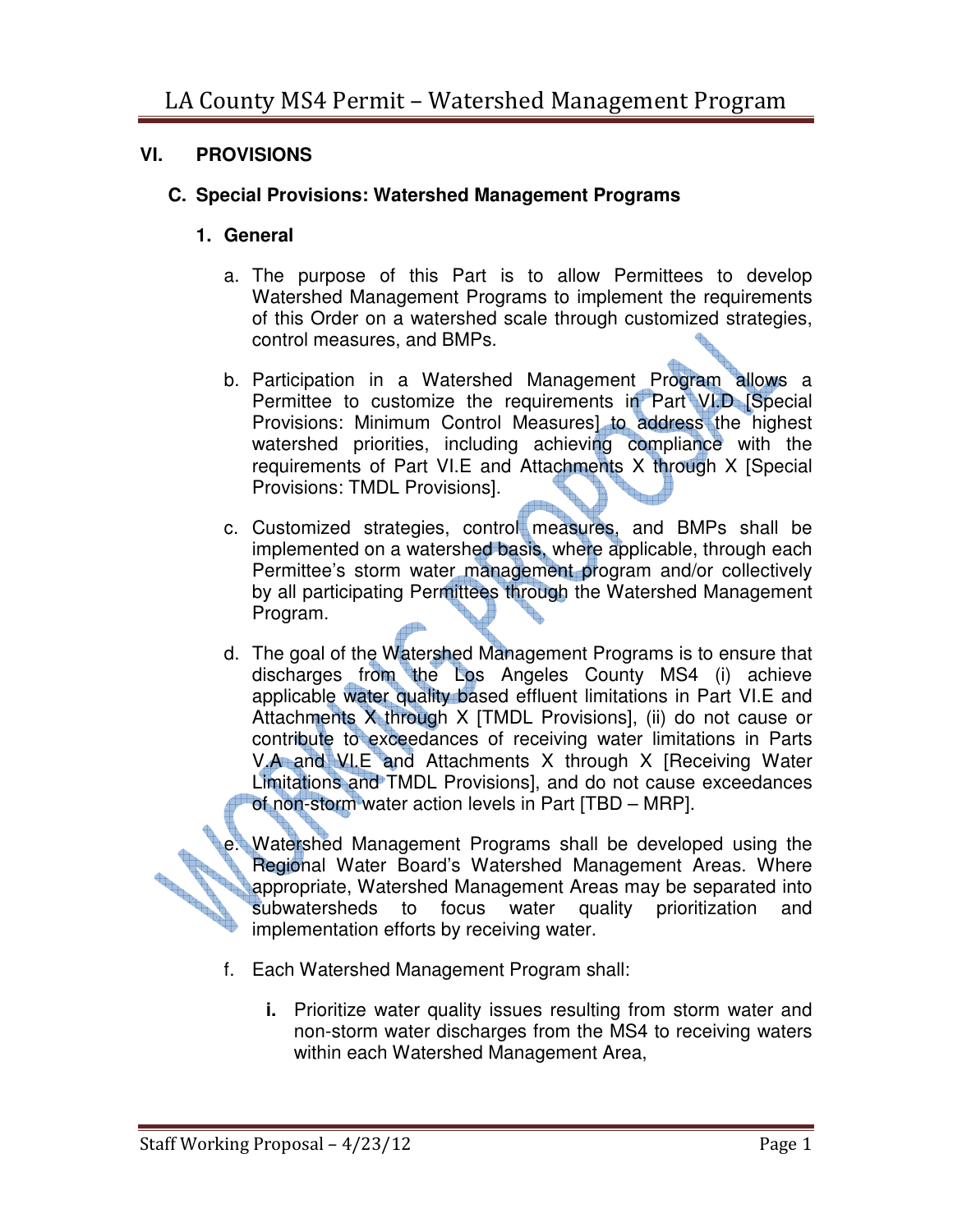- **ii.** Identify and implement strategies, control measures, and BMPs to achieve applicable water quality based effluent limitations, receiving water limitations, and/or non-storm water action levels consistent with corresponding compliance schedules in this Order,
- **iii.** Execute a monitoring and assessment program to determine progress towards achieving applicable limitations and/or action levels in Part VI.C.1.f. ii, and
- **iv.** Revise strategies, control measures, and BMPs as necessary to maintain progress towards achieving applicable limitations and/or action levels in Part VI.C.1.f.ii.

### **2. Process**

- a. Timelines for Implementation
	- **i.** Each Permittee shall ensure implementation of the following requirements per the schedule specified in Table [TBD] below:

## **Table [TBD]**

| <b>Part</b>        | <b>Provision</b>                                                                          | <b>Due Date</b>                                                                    |
|--------------------|-------------------------------------------------------------------------------------------|------------------------------------------------------------------------------------|
| VI.C.2.b           | Notify Regional Water Board of<br>intent to develop Watershed<br>Management Program       | 6 months after Order adoption                                                      |
| VI.C.2.b           | Submit draft plan to Executive<br><b>Officer</b>                                          | 1 year after Order adoption                                                        |
| VI.C.2.c           | Submit final plan to Executive<br>Officer                                                 | 3 months after receipt of<br><b>Regional Water Board</b><br>comments on draft plan |
| VI.C.4             | Begin implementation of<br><b>Watershed Management</b><br>Program                         | Upon submittal of final plan                                                       |
| VI.C.6.a.ii        | First evaluation of Watershed<br>Management Program and<br>submittal of revisions to plan | $1\frac{1}{2}$ years after submittal of final<br>plan                              |
| <b>VI.C.6.a.ii</b> | Second evaluation of Watershed                                                            | 180 days prior to expiration                                                       |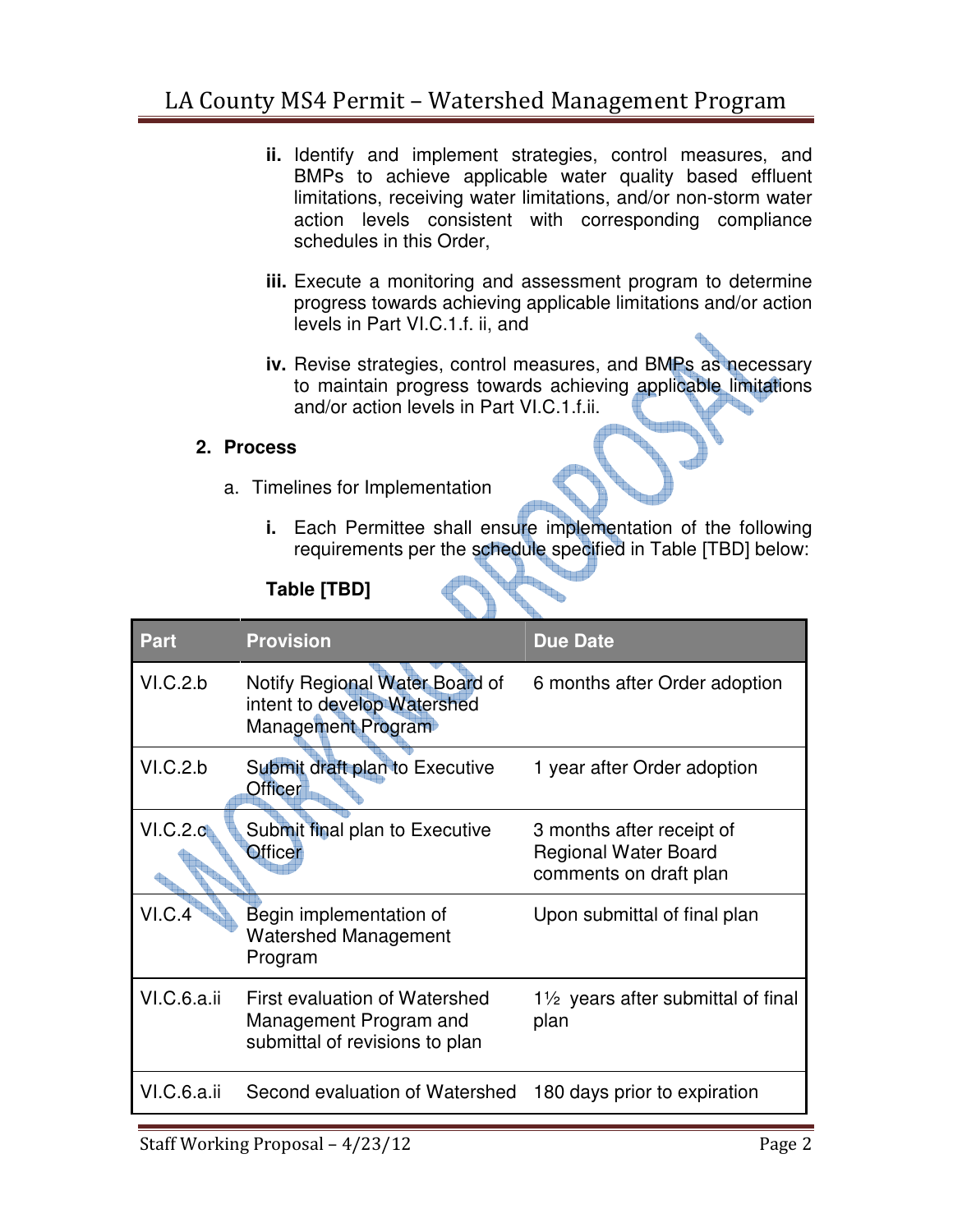| Management Program and         | date of Order |
|--------------------------------|---------------|
| submittal of revisions to plan |               |

- b. Permittees that elect to develop a Watershed Management Program must notify the Regional Water Board no later than six months after the adoption of this Order.
- c. Permittees that elect to develop a Watershed Management Program shall submit a draft plan to the Executive Officer no later than one year after the adoption of this Order.
- d. Permittees that do not elect to develop a Watershed Management Program shall be subject to the baseline requirements in Part VI.D [MCMs] and shall demonstrate compliance with applicable water quality based effluent limitations in Part VI.E [TMDL] pursuant to subparts VI.E.4 or VI.E.5.

#### **3. Program Development**

a. Identification of Water Quality Priorities

Permittees shall identify the water quality priorities within each Watershed Management Area that will be addressed by the Watershed Management Program. At a minimum, these priorities shall include achieving applicable water quality based effluent limitations and/or receiving water limitations established pursuant to TMDLs, as set forth in Part VI.E and Attachments [TBD] through [TBD] of this Order.

**i.** Water Quality Characterization. Each plan shall include an evaluation of existing water quality conditions, including characterization of storm water and non-storm water discharges from the MS4 and receiving water quality, to support identification and prioritization/sequencing of management actions.

- **ii.** Waterbody-Pollutant Classification. On the basis of the evaluation of existing water quality conditions, waterbodypollutant combinations shall be classified into one of the following four categories:
	- (1) Category 1 (Highest Priority): Waterbody-pollutant combinations for which water quality based effluent limitations and/or receiving water limitations are

**Contract Contract Contract Contract Contract Contract Contract Contract Contract Contract Contract Contract C**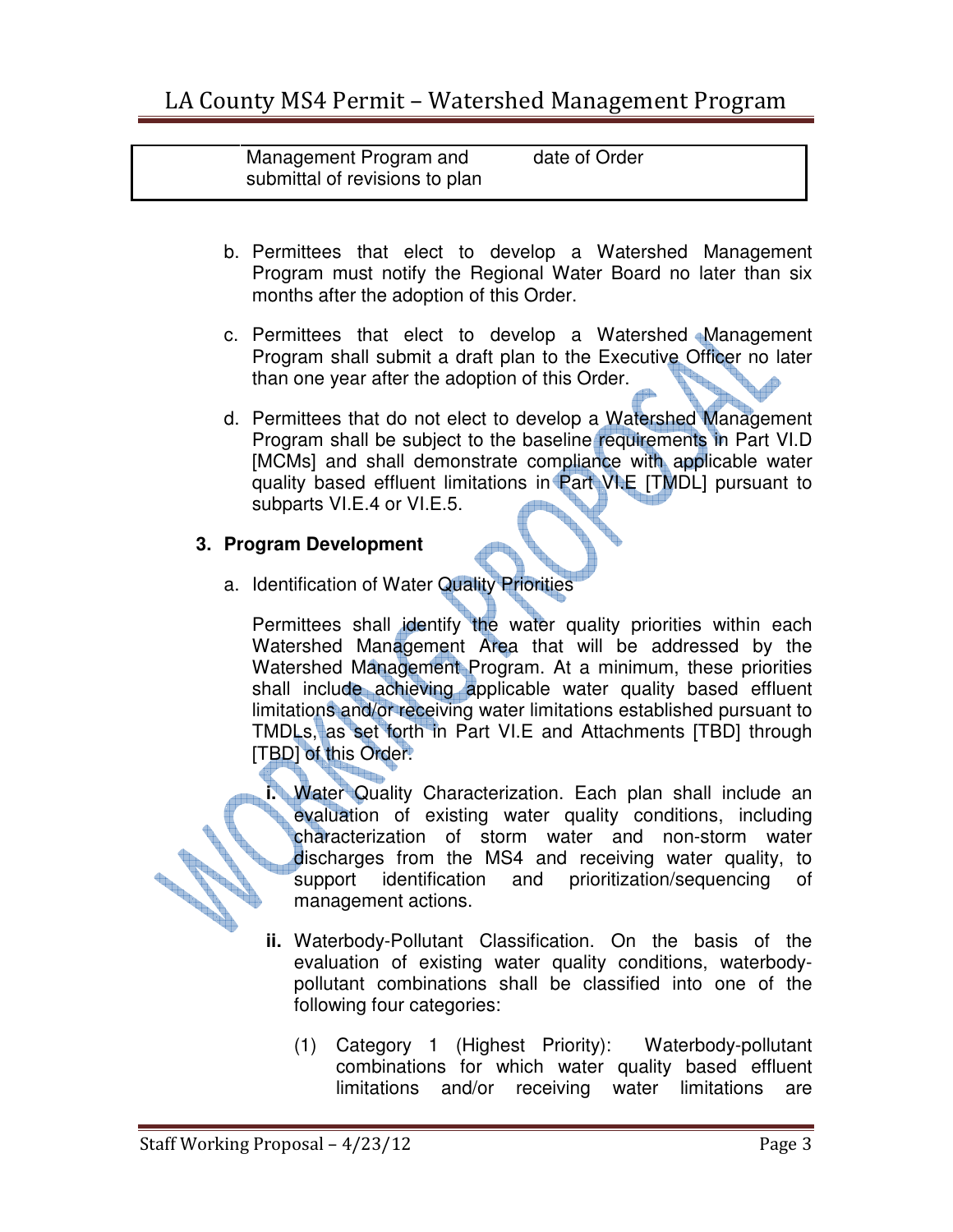established in Part VI.E and Attachments [TBD] to [TBD] of this Order.

- (2) Category 2 (High Priority): Pollutants for which data indicate water quality impairment in the receiving water according to the State's Listing Policy.
- (3) Category 3 (Medium Priority): Pollutants for which there are insufficient data to indicate water quality impairment in the receiving water according to the State's Listing Policy, but which exceed applicable water quality standards.
- (4) Category 4 (Low Priority): Pollutants for which data do not indicate any exceedances of applicable water quality standards.
- **iii.** Source Assessment. Utilizing existing information, potential sources within the watershed for the pollutants in Categories 1 and 2 shall be identified.
	- (1) Permittees shall identify known and suspected storm water and non-storm water pollutant sources in discharges to the MS4 and from the MS4 to receiving waters and any other stressors related to MS4 discharges causing or contributing to the highest water quality priorities (Categories 1 and 2). The identification of known and suspected sources of the highest water quality priorities shall consider the following:
		- (a) Review of available data, including but not limited to:
			- (i) Findings from the Permittees' illicit discharge detection and elimination programs;
			- (ii) Findings from the Permittees' commercial/industrial facilities pollutant control programs;
			- (iii) Findings from the Permittees' development construction programs;
			- (iv) Findings from the Permittees' public agency activities;
			- (v) TMDL source assessments;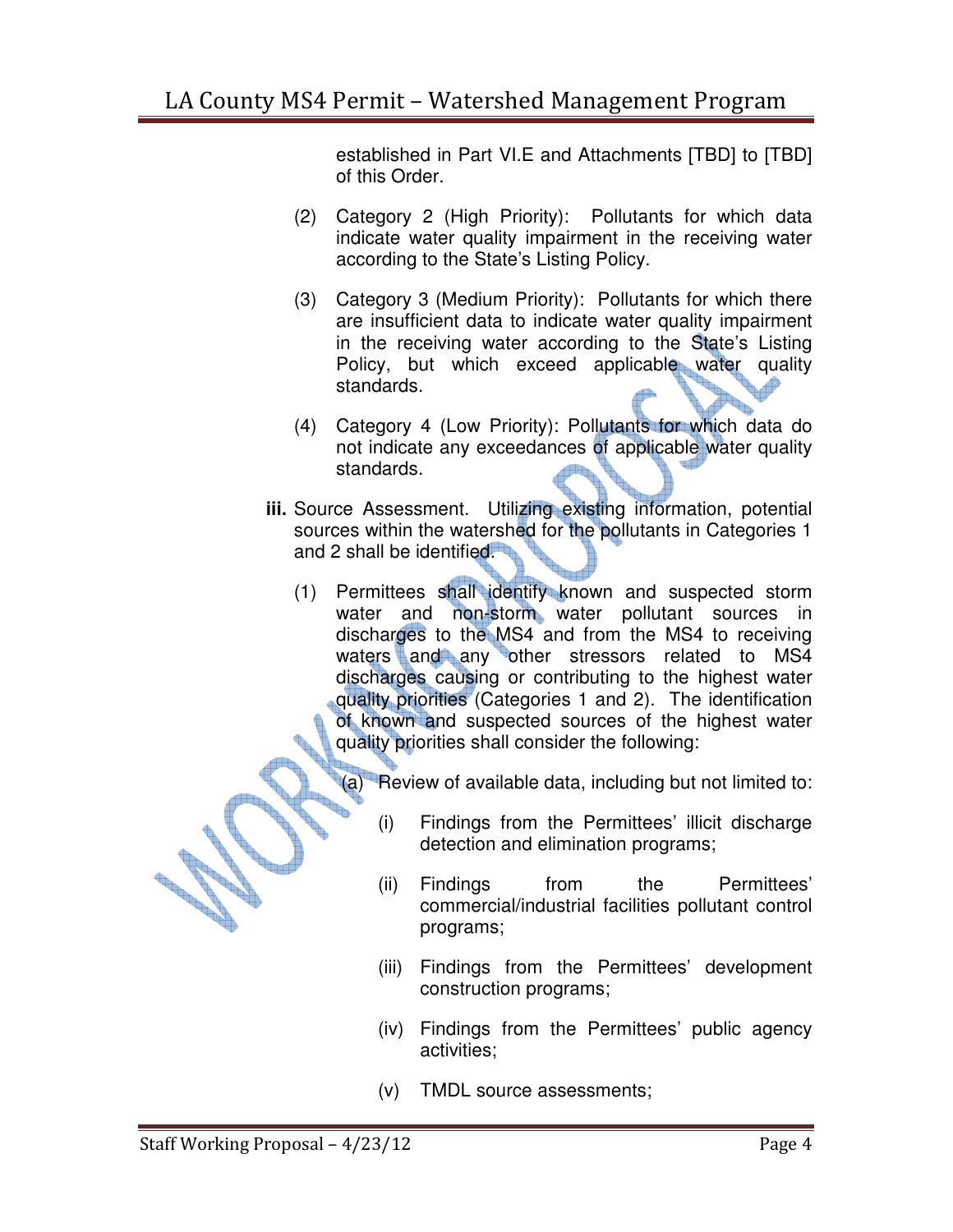- (vi) Watershed model results;
- (vii) Findings from the Permittees' monitoring programs, including but not limited to TMDL compliance monitoring and receiving water monitoring, and
- (viii) Any other pertinent data, information, or studies related to pollutant sources and conditions that contribute to the highest water quality priorities.
- (b) Locations of the Permittees' MS4s, including, at a minimum, all MS4 major outfalls and major structural controls for storm water and non-storm water that discharge to receiving waters;
- (c) Other known and suspected sources of pollutants in non-storm water or storm water discharges from the MS4 to receiving waters within the Watershed Management Area. ta d
- **iv.** Prioritization. Based on the findings of the source assessment, the issues within each watershed shall be prioritized and sequenced. Watershed priorities shall include at a minimum:

(1) TMDLs

(a) Controlling pollutants for which there are water quality based effluent limitations and/or receiving water limitations with interim or final compliance deadlines within the permit term, or TMDL compliance deadlines that have already passed and limitations have not been achieved.

- (b) Controlling pollutants for which there are water quality based effluent limitations and/or receiving water limitations with interim or final compliance deadlines between September 6, 2012 and September 6, 2017.
- (2) Other Receiving Water Considerations
	- (a) Controlling pollutants for which data indicate impairment in the receiving water and the findings from the source assessment implicates discharges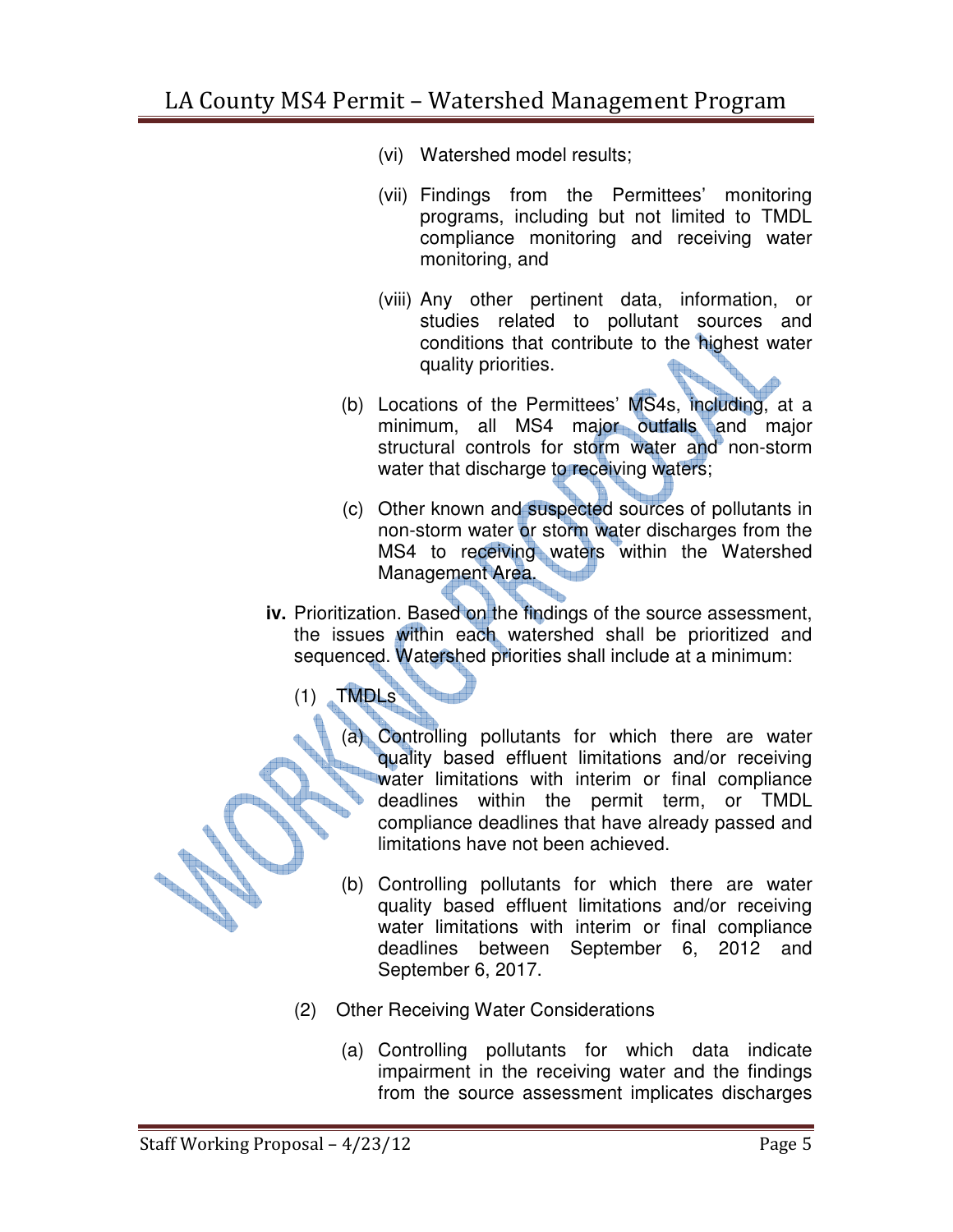from the MS4 shall be considered the second highest priority.

- b. Selection of Watershed Control Measures
	- **i.** Permittees shall identify strategies, control measures, and BMPs to implement through their individual storm water management programs, and collectively on a watershed scale, with the goal of creating an efficient program to focus individual and collective resources on watershed priorities.
	- **ii.** The objectives of the Watershed Control Measures shall include:
		- (1) Prevent or eliminate non-storm water discharges to the MS4 that are a source of pollutants from the MS4 to receiving waters.
		- (2) Implement pollutant controls necessary to achieve all applicable interim and final water quality based effluent limitations and/or receiving water limitations pursuant to corresponding compliance schedules.
		- (3) Ensure that discharges from the MS4 do not cause or contribute to exceedances of receiving water limitations.
	- **iii.** Watershed Control Measures may include:
		- Structural and/or non-structural controls and operation and maintenance procedures that are designed to achieve applicable water quality based effluent limitations and/or receiving water limitations in Part VI.E and Attachments X through X;
		- Retrofitting areas of existing development known or suspected to contribute to the highest water quality priorities with regional or site-specific controls or management measures; and
		- (3) Stream and/or habitat rehabilitation or restoration projects where stream and/or habitat rehabilitation or restoration are necessary for, or will contribute to demonstrable improvements in the physical, chemical, and biological receiving water conditions and restoration and/or protection of water quality standards in receiving waters.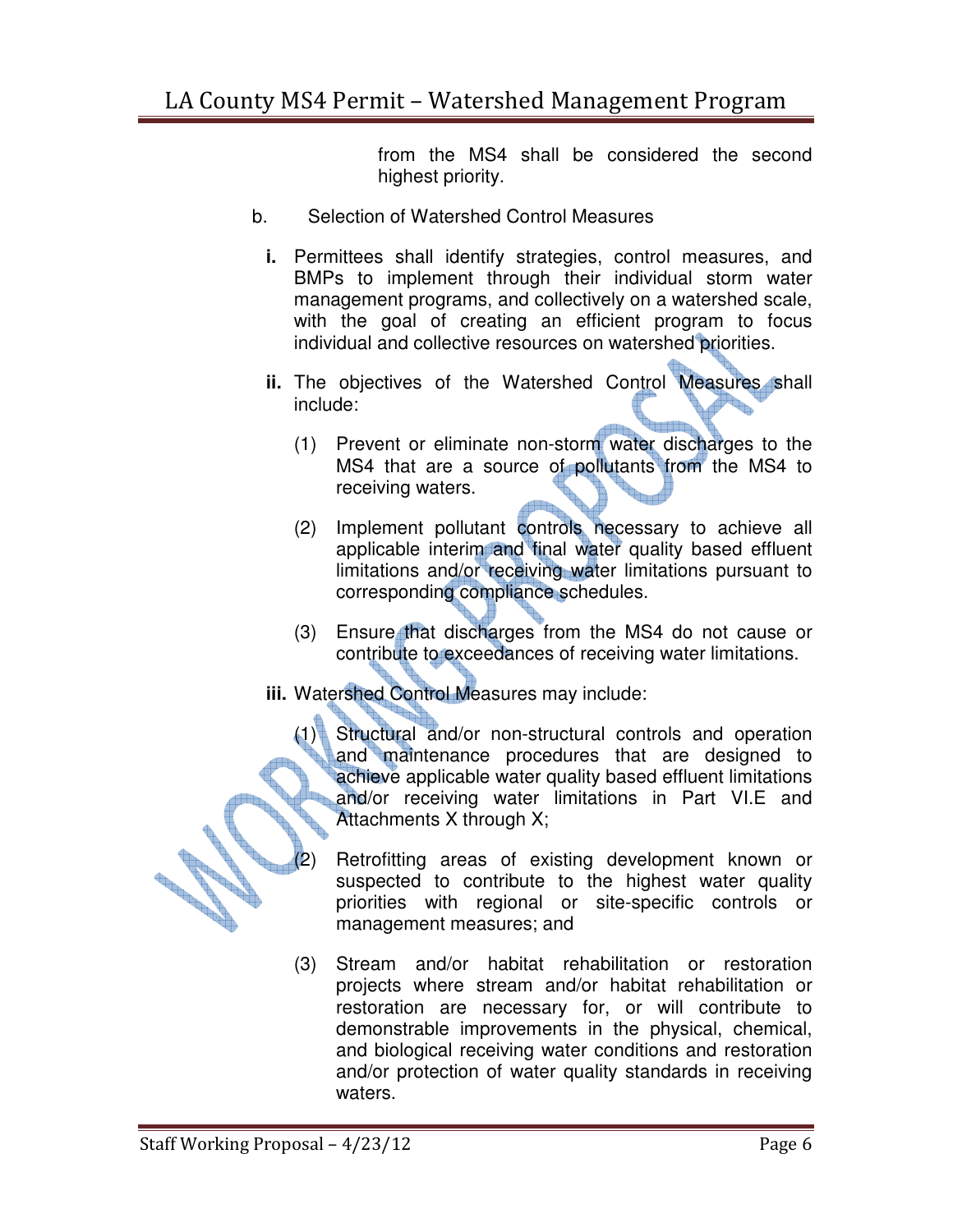- **iv.** The following provisions of this Order shall be incorporated as part of the Watershed Management Program:
	- (1) Minimum Control Measures
		- (a) Permittees shall assess the minimum control measures (MCMs) as defined in Part VI.D.4 to Part VI.D.9 this Order to identify opportunities for focusing resources on the high priority issues in each watershed. For each of the following minimum control measures, Permittees shall identify potential modifications that will address watershed priorities:
			- (i) New Development/ Redevelopment Program
			- (ii) Development Construction Program
			- (iii) Industrial/Commercial Program
			- (iv) Illicit Connection/Illicit Discharge Detection and Elimination Program
			- (v) Public Agency Activities Program
				- Public Information and Participation Program

a minimum, the Watershed Management Program shall include management programs consistent with 40 CFR section 122.26(d)(2)(iv)(A)- (D).

- If the Permittee(s) elects to eliminate a control measure identified in Part VI.D.4 to Part VI.D.9, the Permittee(s) shall provide a justification for its elimination.
- (d) Such customized actions, once approved as part of the Watershed Management Program, shall replace in part or in whole the requirements in Part VI.D.4 to Part VI.D.9 for participating Permittees.
- (2) Non-Storm Water Discharge Measures. Where Permittees identify non-storm water discharges from the MS4 as a source of pollutants in the source assessment, the Watershed Control Measures shall include strategies, control measures, and/or BMPs that must be implemented to effectively eliminate the source of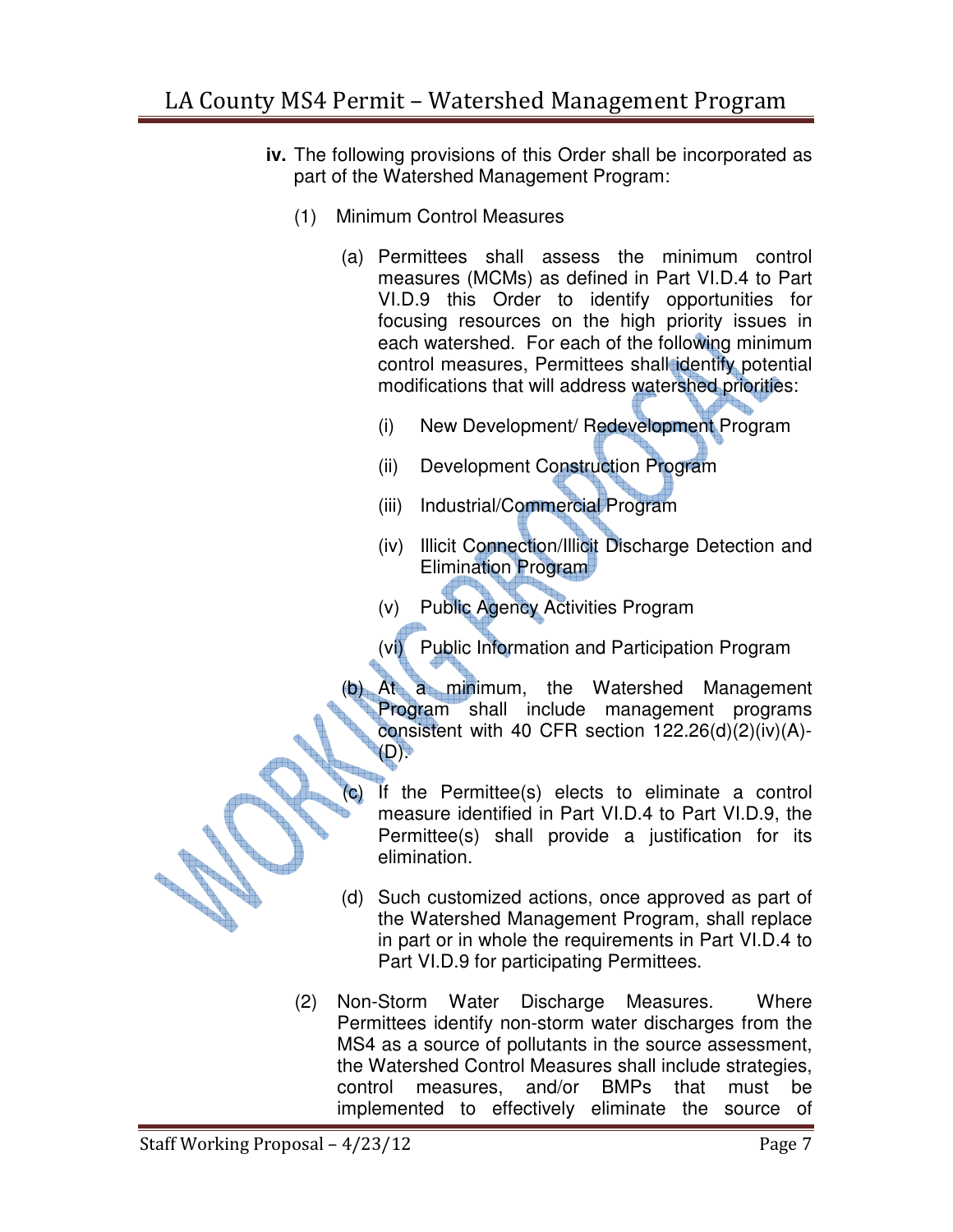pollutants consistent with Parts III.A [Discharge Prohibitions – Non-Storm Water Discharges] and VI.D.9 [Special Provisions: Minimum Control Measures – Illicit Connection and Illicit Discharge Elimination Program]. These may include measures to prohibit the non-storm water discharge to the MS4, additional BMPs to reduce pollutants in the non-storm water discharge or conveyed by the non-storm water discharge, diversion to a sanitary sewer for treatment, or strategies to require the nonstorm water discharge to be separately regulated under a general NPDES permit.

- (3) TMDL Control Measures. Permittees shall compile control measures that have been identified in TMDLs and corresponding implementation plans. If not sufficiently identified in previous documents, or if implementation plans have not yet been developed (e.g., EPA established TMDLs), the Permittees shall evaluate and identify control measures to achieve water quality based effluent limitations and/or receiving water limitations established in this Order pursuant to these TMDLs.
	- (a) TMDL control measures shall include where necessary control measures to address both storm water and non-storm water discharges from the **MS4.**

**TMDL** control measures may include baseline or customized activities covered under the general MCM categories in Part VI.D as well as BMPs and other control measures covered under the nonstorm water discharge provisions of Part III.A of this Order.

- (c) The plan shall include, at a minimum, those actions that will be implemented during the permit term to achieve interim and/or final water quality based effluent limitations and/or receiving water limitations with compliance deadlines within the permit term.
- (4) Each plan shall include the following components:
	- (a) Identification of specific structural controls and nonstructural best management practices, including operational source control and pollution prevention, and any other actions or programs to achieve all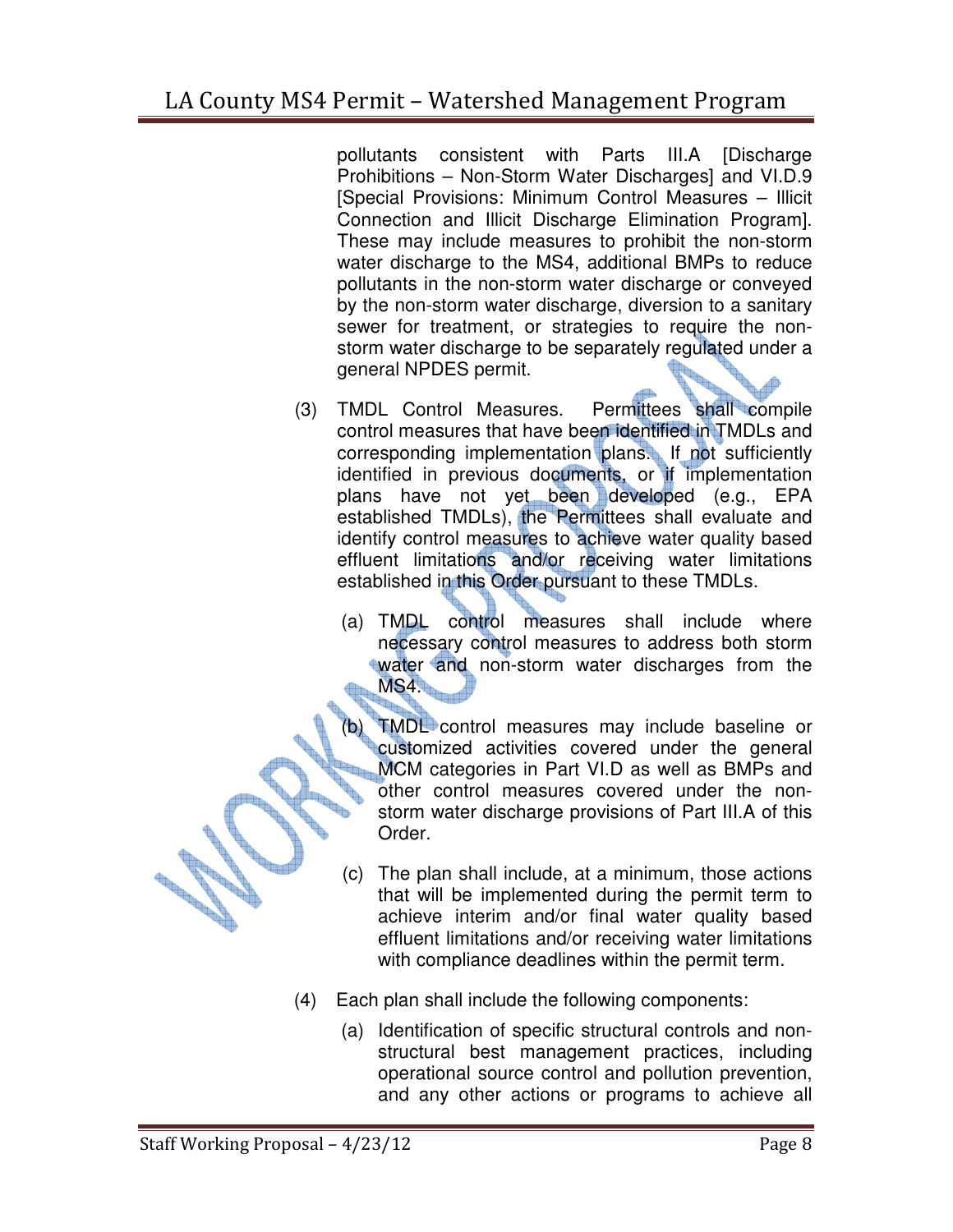water quality-based effluent limitations and receiving water limitations contained in this Part and Attachments X through X to which the Permittee(s) is subject;

- (b) For each structural control and non-structural best management practice, the number, type, and location(s) and/or frequency of implementation;
- (c) At a minimum, structural controls shall be sized to treat the volume of stormwater runoff from the 85<sup>th</sup> percentile, 24-hour storm specific to the watershed in question;
- (d) For any pollution prevention measures, the nature, scope, and timing of implementation;
- (e) For each structural control and non-structural best management practice, interim milestones and dates for achievement to ensure that TMDL compliance deadlines will be met;
- (f) The plan shall clearly identify the responsibilities of each participating Permittee for implementation of watershed control measures.
- (5) Permittees shall conduct a Reasonable Assurance Analysis for each TMDL as follows:

(a) Permittees shall conduct an assessment (through a quantitative analysis / modeling effort) to demonstrate that the activities and control measures identified in the Watershed Control Measures will achieve applicable water quality based effluent limitations and/or receiving water limitations with compliance deadlines during the permit term.

(b) Where the TMDL Provisions in Part VI.E and Attachments X through X do not include interim or final water quality based effluent limitations and/or receiving water limitations with compliance deadlines during the permit term, Permittees shall identify interim milestones and dates for their achievement to ensure adequate progress toward achieving interim and final water quality based effluent limitations and/or receiving water limitations with deadlines beyond the permit term.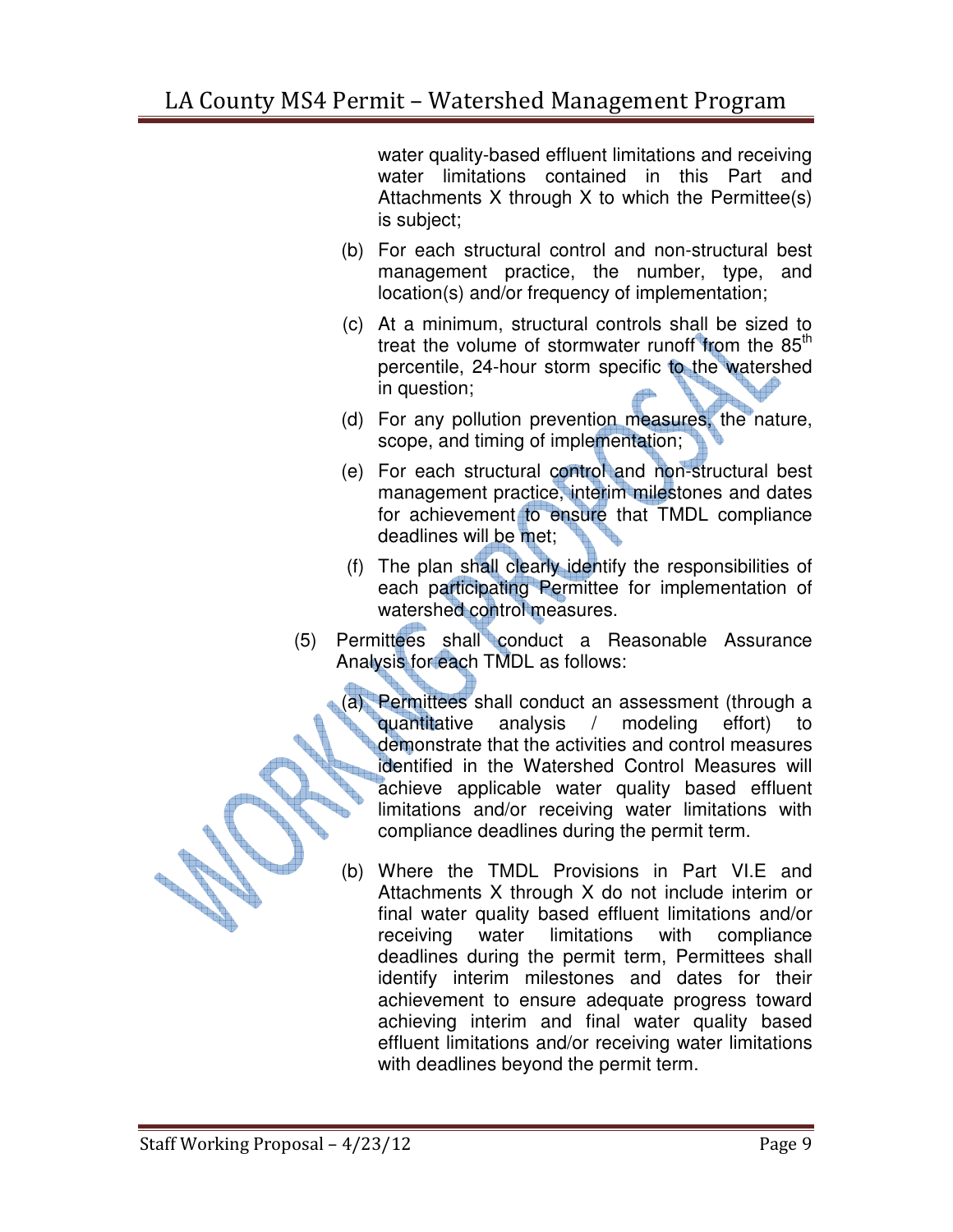- (6) Permittees shall provide documentation that it has the necessary legal authority to implement or compel implementation of the Watershed Control Measures identified in the plan.
- c. Compliance Schedules

Permittees shall incorporate compliance schedules in Attachments [TBD] to [TBD] into the plan and, where necessary develop interim milestones and dates for their achievement. Compliance schedules and interim milestones and dates for their achievement shall be used to measure progress towards addressing the highest water quality priorities and achieving applicable water quality based effluent limitations and/or receiving water limitations.

- **i.** Schedules must be adequate for measuring progress on a watershed scale twice during the permit term.
- **ii.** Schedules must be developed for both the strategies, control measures and BMPs implemented by each Permittee within its jurisdiction and for those that will be implemented by multiple Permittees on a watershed scale.
- **iii.** Schedules shall incorporate the following:
	- (1) Compliance deadlines occurring within the permit term for all applicable interim and/or final water quality based effluent limitations and/or receiving water limitations in Part VI.E and Attachments X through X of this Order,
		- Interim milestones and dates for their achievement within the permit term for any applicable final water quality based effluent limitation and/or receiving water limitation in Part VI.E and Attachments X through X, where deadlines within the permit term are not otherwise specified.
	- (3) For watershed priorities related to addressing exceedances of receiving water limitations in Part V.A and not otherwise addressed by Part VI.E:
		- (a) Milestones based on measureable criteria or indicators, to be achieved in the receiving waters and/or MS4 discharges,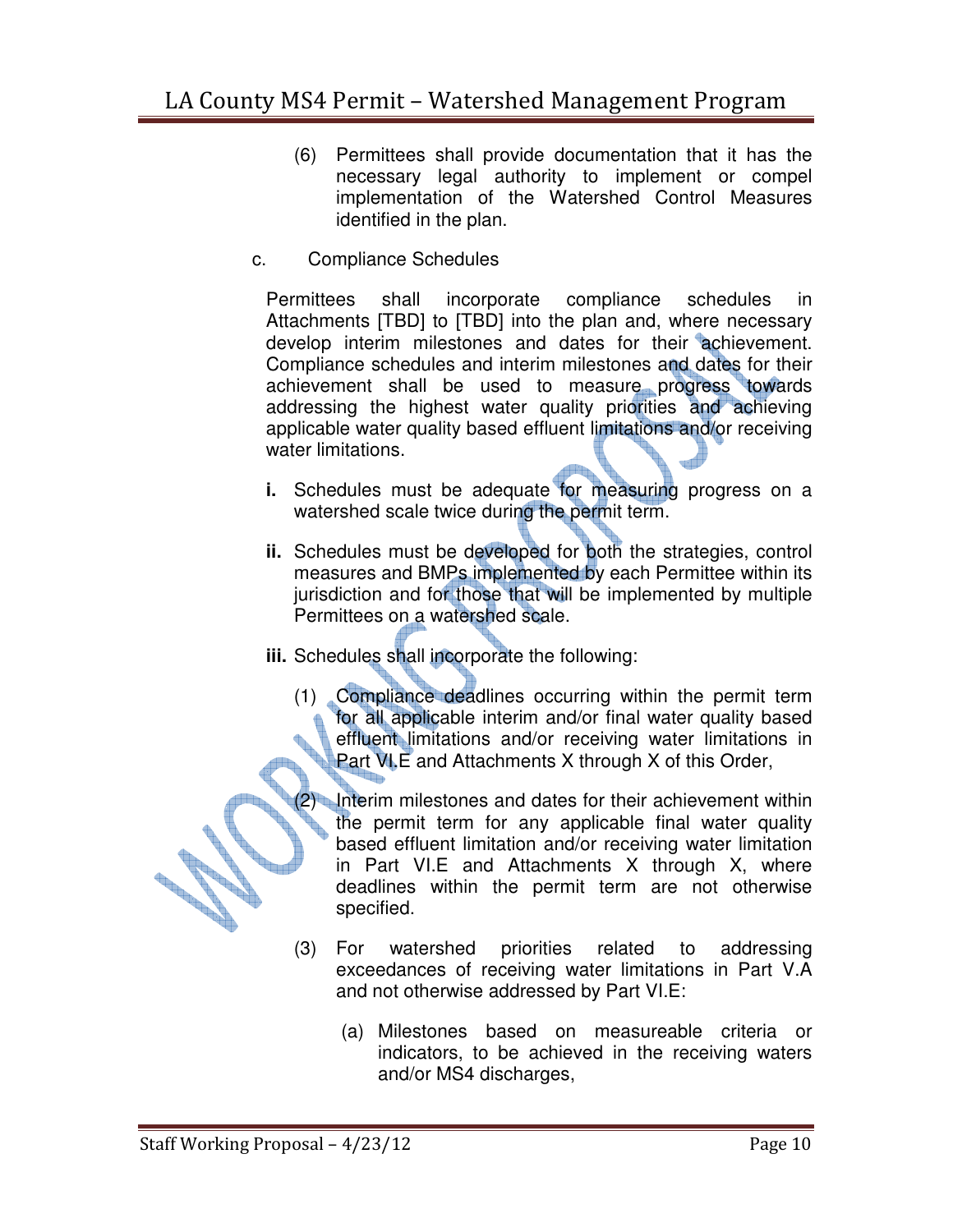- (b) A schedule with dates for achieving the milestones as soon as possible, and
- (c) A final date for achieving the receiving water limitations within the permit term.
- (d) The milestones and implementation schedule in (a)- (c) fulfill the requirements in Part V.A.3.a to prepare a Receiving Water Limitations Compliance Report.

### **4. Watershed Management Program Implementation**

Each Permittee shall implement the Watershed Management Program immediately upon approval of the plan by the Regional Water Board Executive Officer.

## **5. Integrated Watershed Monitoring and Assessment**

Permittees in each Watershed Management Area shall develop an integrated program to assess progress toward achieving the water quality based effluent limitations and/or receiving water limitations per the compliance schedules, and progress toward addressing the highest water quality priorities for each Watershed Management Area. The integrated watershed monitoring and assessment program shall be consistent with the general monitoring and assessment requirements of Part [TBD – MRP].

## **6. Adaptive Management Process**

a. Watershed Management Program Adaptive Management Process

**i.** Permittees in each Watershed Management Area shall implement an adaptive management process, at least twice during the permit term, adapting the Watershed Management Program to become more effective, based on, but not limited to the following:

- (1) Progress toward achieving interim and/or final water quality based effluent limitations and/or receiving water limitations in Part VI.E and Attachments X through X, according to established compliance schedules;
- (2) Progress toward achieving improved water quality in MS4 discharges and achieving receiving waters limitations through implementation of the watershed control measures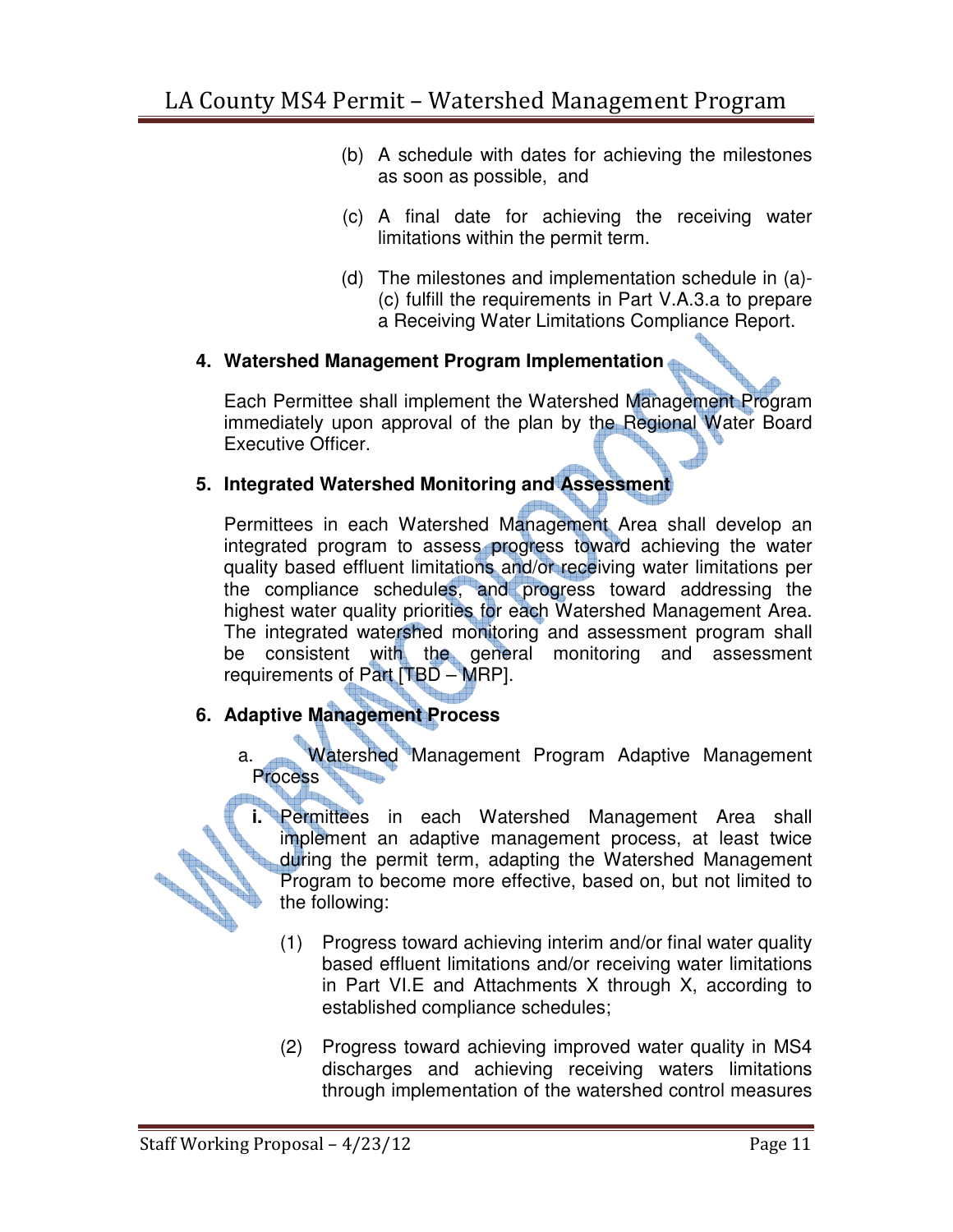based on an evaluation of outfall-based monitoring data and receiving water monitoring data;

- (3) Achievement of interim milestones;
- (4) Re-evaluation of the highest water quality priorities identified for the Watershed Management Area based on more recent water quality data for discharges from the MS4 and the receiving water(s) and a reassessment of sources of pollutants in MS4 discharges;
- (5) Availability of new information and data from sources other than the Permittees' monitoring program(s) within the Watershed Management Area that informs the effectiveness of the actions implemented by the Permittees;
- (6) Regional Water Board recommendations; and
- (7) Recommendations for modifications to the Watershed Management Program solicited through a public participation process.
- ii. Based on the results of the adaptive management process, Permittees shall report any modifications, including where appropriate new compliance deadlines and interim milestones, necessary to improve the effectiveness of the Watershed Management Program in the Annual Report required pursuant to Part [TBD], or as part of the Report of Waste Discharge (ROWD) required pursuant to Part [TBD].
	- (1) The adaptive management process fulfills the requirements in Part V.A.4 to address continuing exceedances of receiving water limitations.
- **iii.** Permittees shall implement any modifications to the Watershed Management Program upon acceptance by the Regional Water Board Executive Officer.
- b. Jurisdictional Storm Water Management Program Adaptive Management Process
	- **i.** Permittees in the Watershed Management Area shall implement the adaptive management process at least annually with regard to its jurisdictional storm water management program to improve its effectiveness, based on, but not limited to the following: